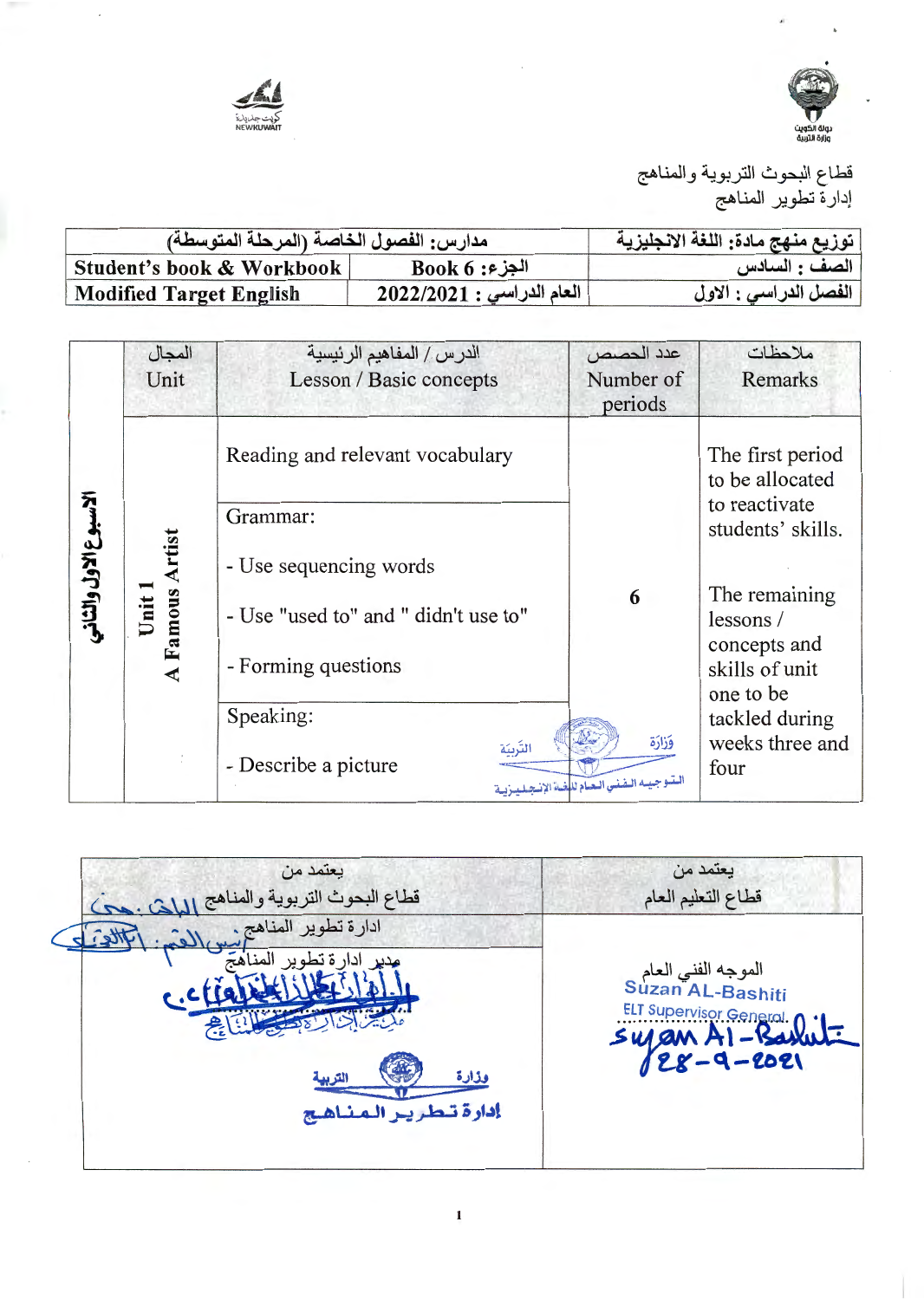



| مدارس: الفصول الخاصة (المرحلة المتوسطة) |                           | توزيع منهج مادة: اللغة الانجليزية |
|-----------------------------------------|---------------------------|-----------------------------------|
| Student's book &                        | $Book 6:$ الجزء           | الصف : السادس                     |
| Workbook                                |                           |                                   |
| <b>Modified Target English</b>          | العام الدراسي : 2022/2021 | الفصل الدراسي : الاول             |

|                   | المجال               | الدرس / المفاهيم الرئيسية              | عدد الحصص                              | ملاحظات  |
|-------------------|----------------------|----------------------------------------|----------------------------------------|----------|
|                   | Unit                 | Lesson / Basic concepts                | Number of                              | Remarks  |
|                   |                      |                                        | periods                                |          |
|                   |                      | Listening: A description of a painting |                                        |          |
|                   |                      | Speech Acts:                           |                                        |          |
|                   |                      | Talk about plans                       |                                        |          |
| وع الشالث والرابع |                      | Describe a picture                     |                                        |          |
|                   | $J$ nit              | Express and exchange opinion           | 6                                      |          |
|                   | Famous               | State preferences                      |                                        |          |
|                   | $\blacktriangleleft$ | Writing: Picture description           |                                        |          |
|                   |                      | - Writing mechanics                    | التربتة                                | وَزَارَة |
|                   |                      |                                        | المعوجيهه المفشس العام للغبة الانتصليس |          |

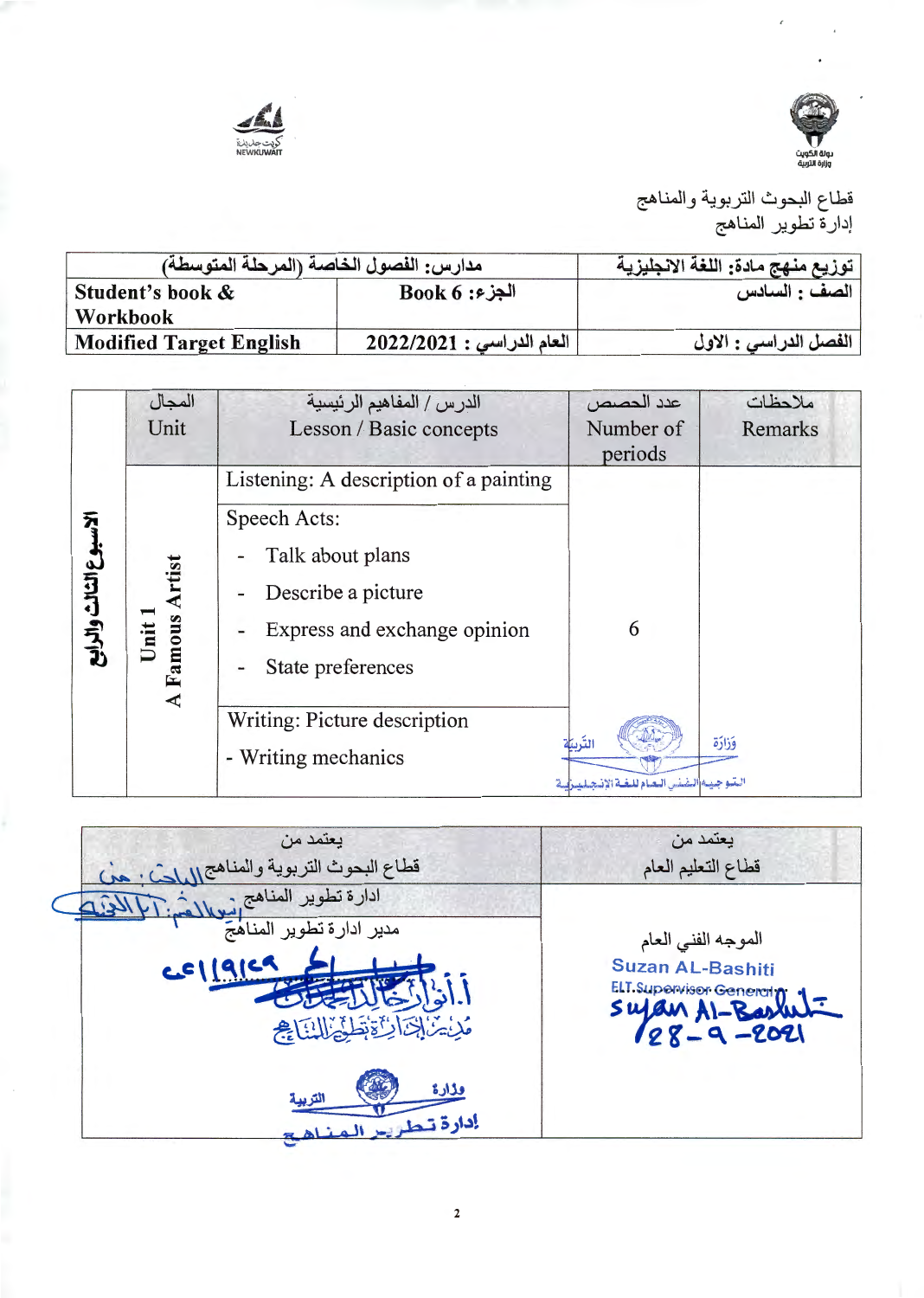



| مدارس: الفصول الخاصة (المرحلة المتوسطة) |                           | توزيع منهج مادة: اللغة الانجليزية |
|-----------------------------------------|---------------------------|-----------------------------------|
| Student's book & Workbook               | $Book 6:$ الجزء           | الصف : السادس                     |
| <b>Modified Target English</b>          | العام الدراسي : 2022/2021 | الفصل الدراسي : الاول             |

|                       | المجال                    | الدرس / المفاهيم الرئيسية             | عدد الحصص | ملاحظات                                           |
|-----------------------|---------------------------|---------------------------------------|-----------|---------------------------------------------------|
|                       | Unit                      | Lesson / Basic concepts               | Number of | Remarks                                           |
|                       |                           |                                       | periods   |                                                   |
|                       |                           | Reading and relevant vocabulary       |           |                                                   |
|                       |                           | Grammar:                              |           |                                                   |
| لاسبوع الخامس والسادس |                           | - Use first conditional "if" in both  |           |                                                   |
|                       | Unit 2<br>1 Advertisement | spoken and written forms / negation   |           | The remaining                                     |
|                       |                           | - Use sequencing words                | 6         | lessons / concepts                                |
|                       | for Kuwai                 | - Connectors "and $-$ while $-$       |           | and skills of unit                                |
|                       | An                        | because $-$ so $-$ or $-$ after that" |           | two to be tackled<br>during weeks                 |
|                       |                           |                                       |           | seven and eight                                   |
|                       |                           | Listening:                            |           |                                                   |
|                       |                           | - A conversation                      | التربيّة  | وَزَارَة                                          |
|                       |                           |                                       |           | البتيو جيبه التفتني التعلام للتغثة الإنتجيلييزيية |

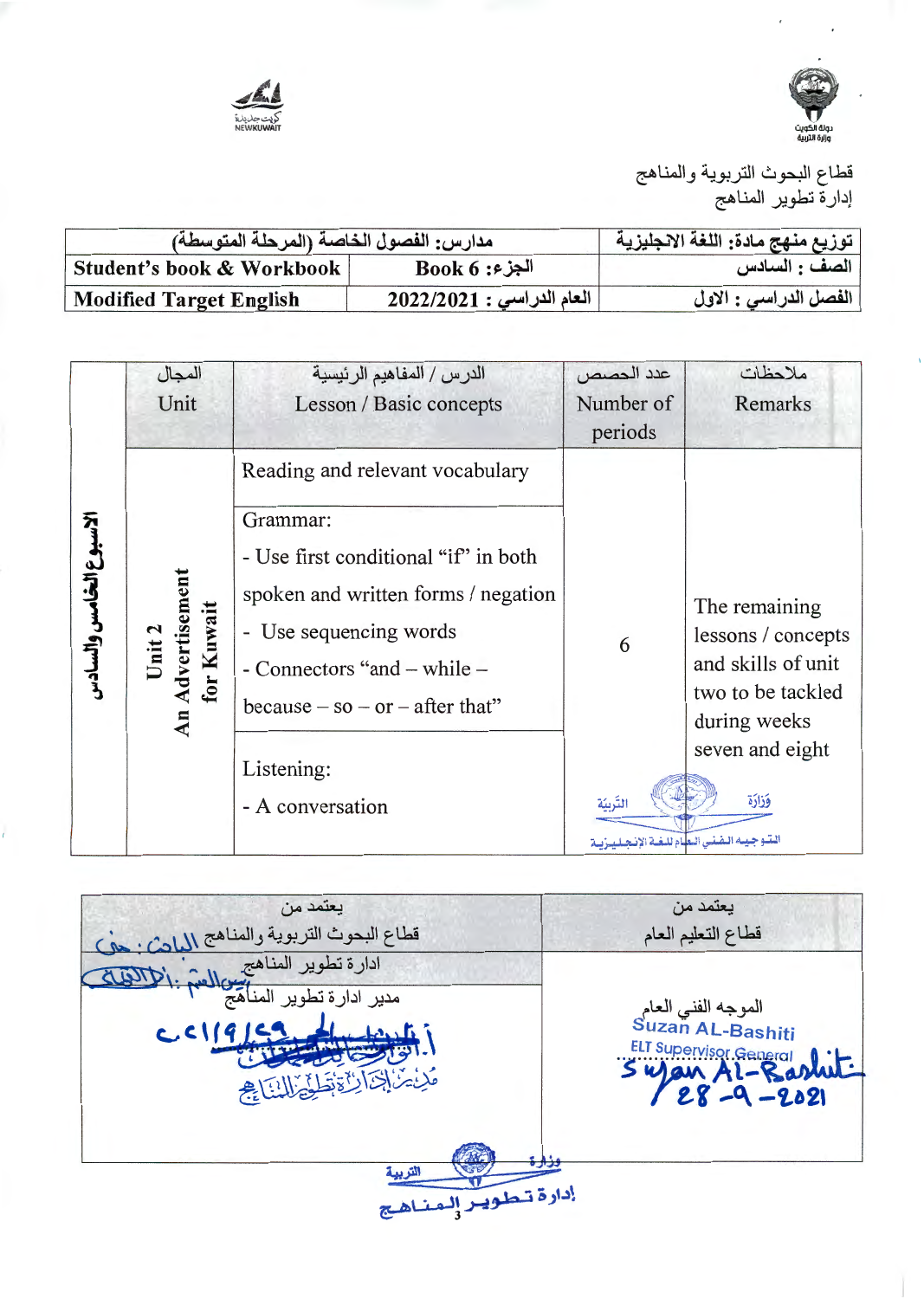



| مدارس: الفصول الخاصة (المرحلة المتوسطة) |                           | توزيع منهج مادة: اللغة الانجليزية |
|-----------------------------------------|---------------------------|-----------------------------------|
| Student's book & Workbook               | $Book 6: 3$ الجزء         | الصف : السادس                     |
| Modified Target English                 | العام الدراسي : 2022/2021 | الفصل الدراسي : الاول             |

|                       | المجال                      | الدرس / المفاهيم الرئيسية                      | عدد الحصص                                      | ملاحظات |
|-----------------------|-----------------------------|------------------------------------------------|------------------------------------------------|---------|
|                       | Unit                        | Lesson / Basic concepts                        | Number of                                      | Remarks |
|                       |                             |                                                | periods                                        |         |
|                       |                             | Speaking:                                      |                                                |         |
|                       |                             | - Giving a speech                              |                                                |         |
|                       |                             | Speech acts:                                   |                                                |         |
| لاسبوع السابع والثامن |                             | Predicting<br>-                                |                                                |         |
|                       | Advertisement<br>for Kuwait | Giving opinion                                 |                                                |         |
|                       | Unit 2                      | Talking about holiday plans<br>-               | 6                                              |         |
|                       |                             | Making arrangements                            |                                                |         |
|                       | $\overline{AB}$             | Making decisions and choices<br>$\blacksquare$ |                                                |         |
|                       |                             | Writing: Write an Advert.                      |                                                |         |
|                       |                             | (Review, edit and rewrite own work)            | التربيّة                                       | قذارَة  |
|                       |                             | - Writing mechanics                            | التقوجيسه التفتني التهنام للتفتة الإنتصليت بية |         |
|                       |                             |                                                |                                                |         |

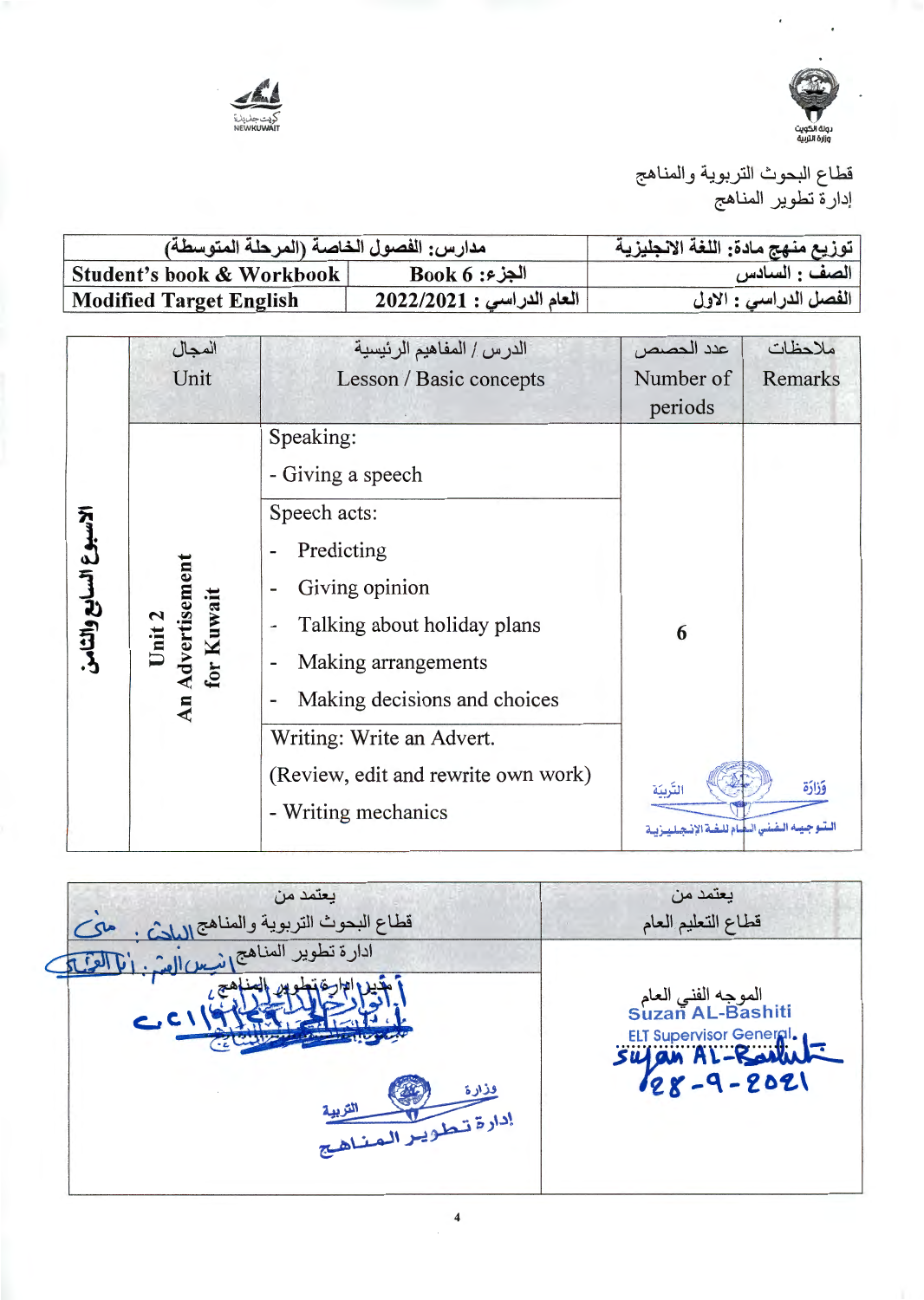



| مدارس: الفصول الخاصة (المرحلة المتوسطة) |                             | توزيع منهج مادة: اللغة الانجليزية |
|-----------------------------------------|-----------------------------|-----------------------------------|
| Student's book & Workbook               | $Book 6 : 3$ الجز           | الصف : السادس                     |
| <b>Modified Target English</b>          | $12022/2021:$ العام الدراسي | الفصل الدراسي : الاول             |

|                          | المجال                   | الدرس / المفاهيم الرئيسية                                                                                                                                                    | عدد الحصص     | ملاحظات                                                                                                                   |
|--------------------------|--------------------------|------------------------------------------------------------------------------------------------------------------------------------------------------------------------------|---------------|---------------------------------------------------------------------------------------------------------------------------|
|                          | Unit                     | Lesson / Basic concepts                                                                                                                                                      | Number of     | Remarks                                                                                                                   |
|                          |                          |                                                                                                                                                                              | periods       |                                                                                                                           |
|                          |                          | Reading and relevant vocabulary                                                                                                                                              |               |                                                                                                                           |
| স্ব<br>وع التاسع والعاشه | Water<br>Unit<br>Potable | Grammar:<br>- Use relative pronouns (who/ which)<br>- Use imperatives<br>- Use "must"<br>Listening:<br>الترييّة<br>- Interview<br>البتوجيبه الفني المعام للغية الإنجيلييزيية | 6<br>وَزَارَة | The remaining<br>lessons/<br>concepts and<br>skills of unit<br>four to be<br>tackled during<br>weeks eleven<br>and twelve |

| يعتمد من<br>قطاع البحوث التربوية والمناهج اللهثين.<br>as | يعتمد من<br>قطاع التعليم العام                                                                |
|----------------------------------------------------------|-----------------------------------------------------------------------------------------------|
| ادارة تطوير المناهج                                      | الموجه الفني العام<br>Suzan AL-Bashiti<br><b>ELT Supervisor General</b><br>$S$ ujan AI - Bask |
| وذارة<br>إدارة تبطويير البهشاهيج                         |                                                                                               |